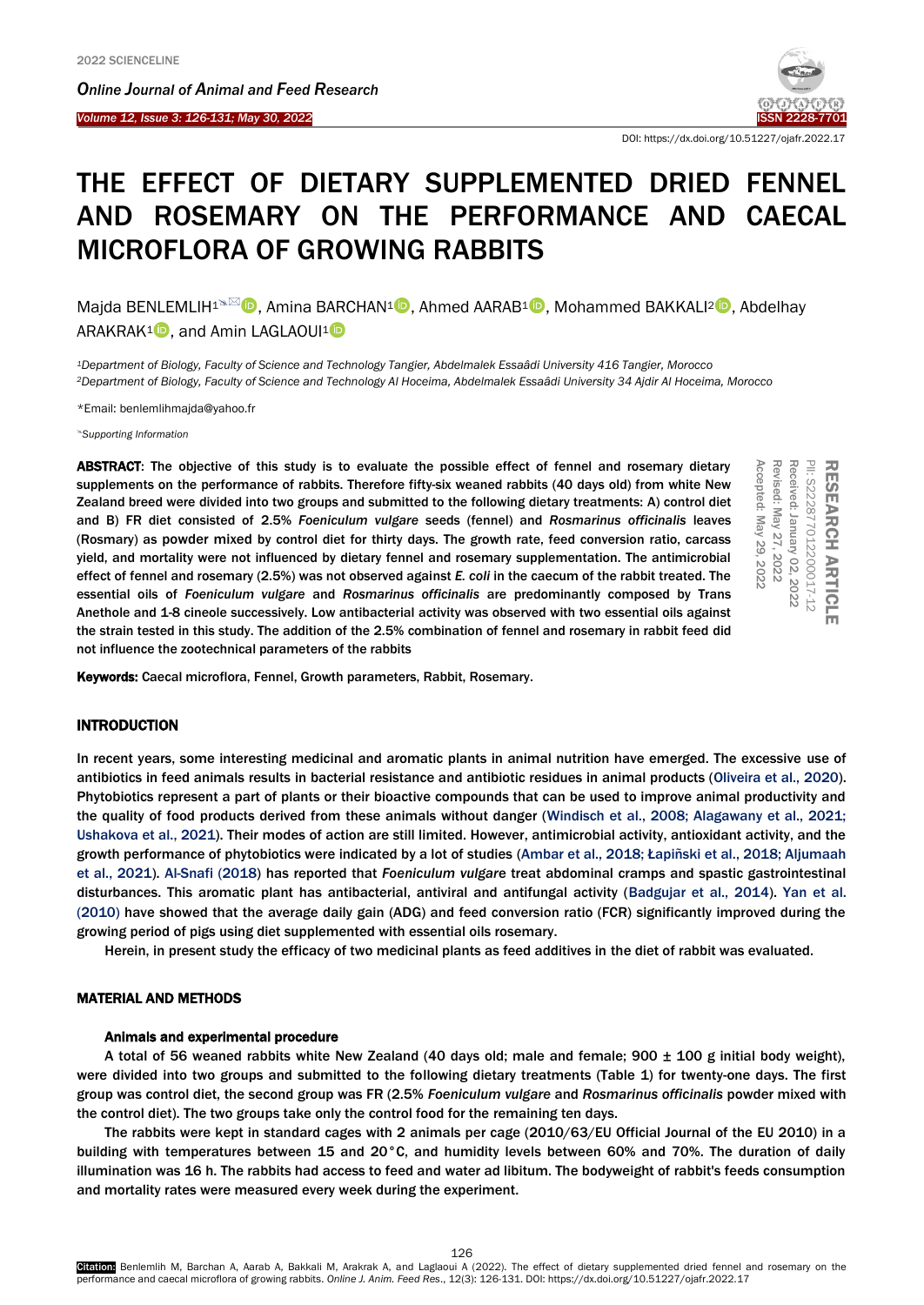| Table 1 - Ingredients and chemical composition and nutritive value of basal diets |  |  |  |  |
|-----------------------------------------------------------------------------------|--|--|--|--|
|-----------------------------------------------------------------------------------|--|--|--|--|

| <b>Ingredients</b>    | Control diet (%) | <b>Fennel and</b><br><b>Rosemary diet</b><br>(%) | <b>Chemical composition</b><br>(g/100 g)                                                                                                         | <b>Control</b><br>diet | <b>Fennel and</b><br>Rosemary<br>diet |
|-----------------------|------------------|--------------------------------------------------|--------------------------------------------------------------------------------------------------------------------------------------------------|------------------------|---------------------------------------|
| <b>Bran</b>           | 29               | 28.275                                           | Dry matter                                                                                                                                       | 89.92                  | 89.87                                 |
| Corn                  | 10               | 9.75                                             | <b>Ash</b>                                                                                                                                       | 8.03                   | 8.06                                  |
| Soybean meal          | 4                | 3.9                                              | Crude protein                                                                                                                                    | 16.77                  | 16.7                                  |
| <b>Sunflower meal</b> | 5                | 4.875                                            | <b>Ether extract</b>                                                                                                                             | 2.66                   | 2.82                                  |
| Alfalfa               | 40.5             | 39.487                                           | <b>Crude fiber</b>                                                                                                                               | 14.5                   | 14.7                                  |
| <b>Barley</b>         | 9                | 8.775                                            | Neutral detergent fibre                                                                                                                          | 31.7                   | 32                                    |
| <b>Salt</b>           | 0.5              | 0.48                                             | Acid detergent fibre                                                                                                                             | 18.1                   | 18.5                                  |
| Premix *              | 1                | 0.975                                            | detergent lignin                                                                                                                                 | 4.77                   | 5.01                                  |
| <b>DL Methionine</b>  | 0.05             | 0.048                                            | Digestible energy (Kcal/Kg)                                                                                                                      | 2270                   | 2274                                  |
| L-Lysine              | 0.25             | 0.24                                             |                                                                                                                                                  |                        |                                       |
| Dicalcium phosphate   | 0.61             | 0.59                                             |                                                                                                                                                  |                        |                                       |
| Calcium carbonate     | 0.09             | 0.08                                             |                                                                                                                                                  |                        |                                       |
| Fennel                | 0                | 1.25                                             |                                                                                                                                                  |                        |                                       |
| Rosemary              | $\mathbf 0$      | 1.25                                             |                                                                                                                                                  |                        |                                       |
|                       |                  |                                                  | *One kilogram of Premix provides: 1000000 IU vit.A, 300000 IU vit. D, 2 g vit. E, 0.4 g vit. K, 0.075 g vit. B1, 247 0.4 g vit. B2, 1.218 g vit. |                        |                                       |

B3, 0.099 g vit. B5, 0.083 g vit. B6 , 0.190 g vit. B9, 0.030 g vit. B12, 0.005 g Biotin, 248 0,2 g Cuivre, 4 g Fer, 5 g Zinc, 0.012 g Iode, 0.012 g Selenium, 0.020g Cobalt, 6 g Manganese, 57 g Choline 249 chloride and QSP calcium. Premix contained 50 ppm of Salinomycin.

## Chemical analysis

Chemical analysis of diets was calculated with Spanish foundation for the development of animal nutrition (Fundación Española para el Desarrollo de la Nutrición Animal, FEDNA) table of composition and nutritive value of ailments (Blas et al., 2010). The essential oils (EO) of each plant were extracted via steam distillation for 3 hours using a Clevenger-type apparatus. Chemical analysis of essential oils was done by gas chromatography coupled with mass spectrometry.

## Bacteriological analysis

# *Bacterial counts*

Three animals from each group were slaughtered on 40, 50, and 60 days. Bacteria from caecal samples were isolated by the standard microbiological method using the appropriate dilutions in the Ringer solution. Dilutions were plated onto the Mac Conkey agar for *E. coli*, incubated at 37°C for 24 hours. The bacterial counts were expressed in colony-forming units per gram (log 10 CFU · g–1).

### *Isolation of E. coli bacteria*

Specimens collected from the carcasses of rabbits (not submitted to previous dietary treatment) showed prior signs of diarrhea and bloating. Miniature biochemical tests can be conveniently and simultaneously performed on a colony for *E. coli* identification using an API 20 e gallery.

### *Antibacterial activity*

A preliminary assay was performed with the agar diffusion method to compare the antibacterial effects of the essential oils against the performance of the antibiotic Oxytetracycline. The diameters of the resulting inhibition zones were measured in centimeters, including the diameter of the well. The minimum inhibitory concentration (MIC) was defined as the low essential oil concentration capable of producing a total inhibition of growth after an incubation period of 24 to 48 hours [\(Remmal et al., 1993\)](#page-5-0). The minimum bactericidal concentration (MBC) was defined as the minimum bactericidal concentration of the oil capable of killing the inoculum. The MIC1 and MBC2 values were determined by micro broth dilution assay using resazurin as 80 an indicator [\(Mann and Markham, 1998\)](#page-5-0) of bacterial growth.

#### Statistical analysis

The results were given as mean ± standard deviation (SD), statistical evaluation of the results was performed by oneway ANOVA along with the level of significance set at P <0.05 and the Chi-Square test for mortality.

# RESULTS

The body weight, growth rate, feed intake, feed conversion rate, carcass yield and mortality of rabbits during the experiment are presented in table 2. The digestible energies of Control diet C and feed FR are iso-protein, and isoenergetic are very low compared to those recommended by [Lebas \(2004\).](#page-5-0)

The weight of animals fed FR tended to be somehow higher than that of animals fed Control diet. The FR group consumed a little more than the C group, especially after the 2nd week of treatment. There was no significant difference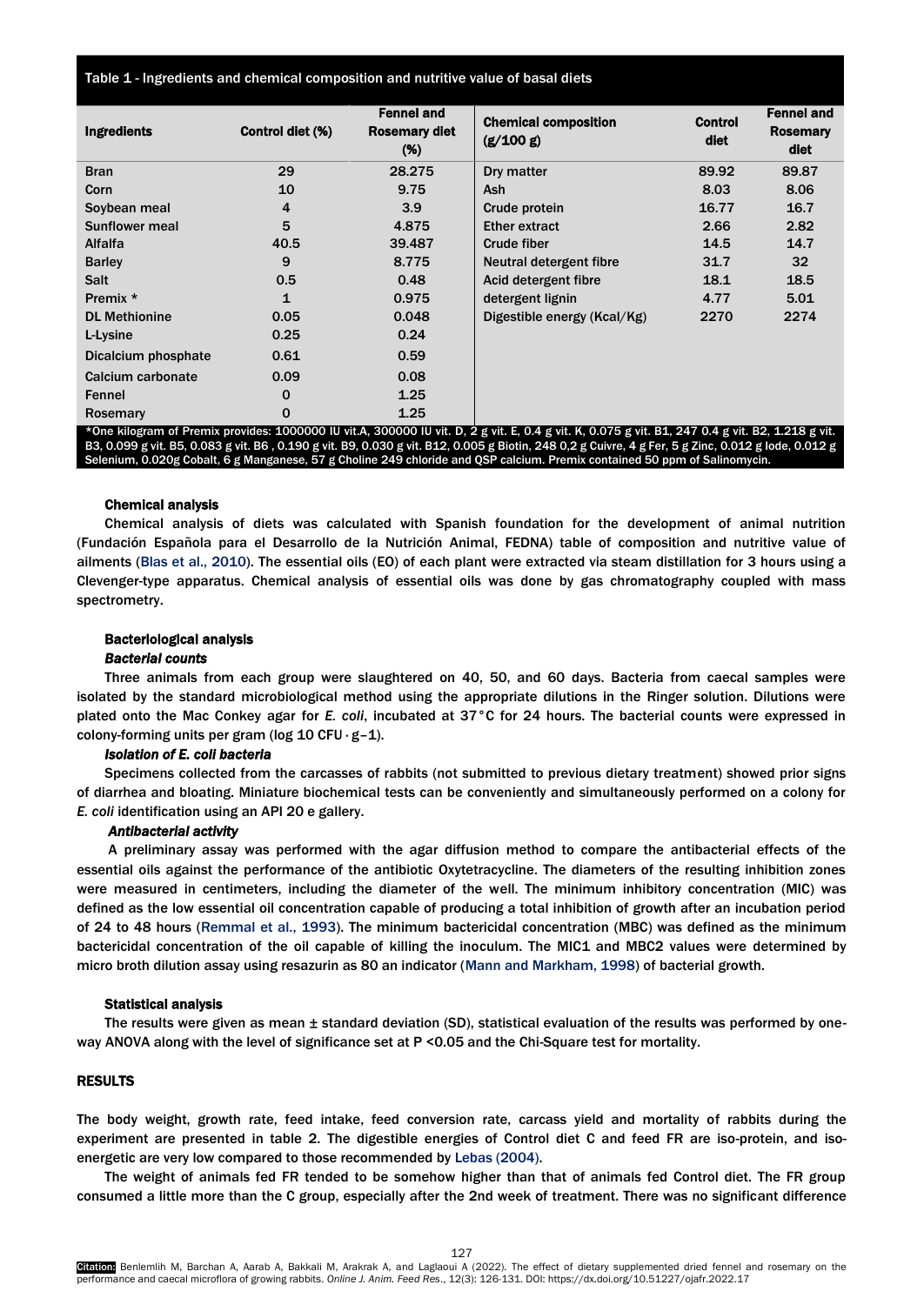in the growth rate of the animals given the FR diet or the animals given the Control diet. The feed conversion rate is similar in the two groups during the 21 days of treatment. The carcass yield and livers of rabbits did not change significantly with the addition of the 2.5% combination of fennel and rosemary in their feed. Moreover, the digestive disorders that characterize the weaning period manifested by severe diarrhea and put animal health in danger. Mortality in the FR group was better than that recorded in the control group C.

Effects of dietary fennel and/or thyme on caecal microbial counts are presented in Table 3. There was no significant difference in the number of *E.coli* in the cecum of rabbits fed control diet or FR diet. The chemical composition of the essential oils of *Foeniculum vulgare* and *Rosmarinus officinalis* are shown in Table 4. The essential oil of *Foeniculum vulgare* seeds is dominated by the trans anethole compound and by fenchone. The fundamental component of the essential oil of *Rosmarinus officinalis* is 1-8 cineol, together with α-pinene, the α-phellandrene, and camphene.

The results of the antibacterial activity of essential oils against *E. coli* are shown in Table 5. The essential oil of the rosemary tested did not show an *E.coli* antibacterial effect. The combination of the essential oil also did not demonstrate antibacterial power against these bacteria. This gives reason for the low impact of these phytobiotics on *E.coli* bacteria in the cecum. The addition of the 2.5% combination of fennel and rosemary in rabbit feed did not influence the zootechnical parameters of the rabbits.

Oxytetracycline and *Rosmarinus officinalis* essential oil did not have activity against *E. coli*. The essential oil of seeds of the *Foeniculum vulgare* showed low activity against the bacteria with 1.4 cm zone of inhibition. The combination of the two essential oils *Foeniculum vulgare* and *Rosmarinus officinalis* was to be ineffective against *E. coli*.

The minimum inhibitory concentrations (MIC) and bactericidal (MBC) of essential oils against *E. coli* are grouped in table 6. The essential oil of *Foeniculum vulgare* showed the lowest antibacterial effect (MIC = 50% v/v) against *E.coli* with no bactericidal action at the concentrations tested. The essential oil of *Rosmarinus officinalis* was inactive concerning the strain tested in this study (MIC > 50 Μ L/ml).

| mortality                                                             |                               |                     |                                           |         |
|-----------------------------------------------------------------------|-------------------------------|---------------------|-------------------------------------------|---------|
| <b>Traits</b>                                                         | Group (mean $\pm$ SD)<br>Days | <b>Control diet</b> | <b>Fennel and</b><br><b>Rosemary diet</b> | P value |
|                                                                       | 40                            | 880±80              | 916±130                                   | 0.217   |
|                                                                       | 47                            | $1143 + 100$        | 1164±170                                  | 0.598   |
| Body weight (BW), g                                                   | 54                            | 1321+165            | 1414+200                                  | 0.162   |
|                                                                       | 61                            | $1501 \pm 190$      | 1619±209                                  | 0.152   |
|                                                                       | 71                            | 1821±159            | 1943±207                                  | 0.191   |
|                                                                       | 40                            | $81.4 \pm 7$        | $76.5 \pm 6$                              | 0.059   |
|                                                                       | 47                            | $97.5 + 12$         | 99±7                                      | 0.666   |
| Feed intake, g. d-1                                                   | 54                            | $101.7 + 11$        | $108.4 \pm 19$                            | 0.271   |
|                                                                       | 61                            | $134 + 9$           | $138 + 10$                                | 0.647   |
|                                                                       | 71                            | $134.2 \pm 14$      | $137.7 \pm 13$                            | 0.649   |
|                                                                       | 40-47                         | $39.1 \pm 13$       | $37 + 13$                                 | 0.560   |
| Growth rate, $g$ . d-1                                                | 47-54                         | $42.9 + 32$         | $35.2 + 9$                                | 0.399   |
|                                                                       | 54-61                         | $35.6 + 10$         | $38.6 + 6$                                | 0.402   |
|                                                                       | 61-71                         | $37.2 \pm 10$       | $33.9 + 6$                                | 0.413   |
|                                                                       | 40-47                         | $2.36 \pm 0.7$      | $2.49 + 0.9$                              | 0.588   |
| <b>Feed conversion ratio</b>                                          | 47-54                         | $3.14 \pm 0.9$      | $3.22 \pm 0.6$                            | 0.797   |
|                                                                       | 54-61                         | $3.36 + 0.9$        | $3.33 + 0.5$                              | 0.082   |
|                                                                       | 61-71                         | $3.74 \pm 0.8$      | $4.1 \pm 0.7$                             | 0.409   |
|                                                                       | 50                            | $56.4 \pm 3$        | $51.4 \pm 6$                              | 0.294   |
| Carcass yield, (% of BW)                                              | 60                            | $55.6 + 5$          | $52.9 + 3$                                | 0.445   |
|                                                                       | 71                            | $54.4 \pm 1$        | $52.9 + 1$                                | 0.114   |
|                                                                       | 50                            | $3.7 + 0.4$         | $3.8 + 0.3$                               | 0.672   |
| Liver yield, (% of BW)                                                | 60                            | $3.6 + 1$           | $4.1 + 1$                                 | 0.584   |
|                                                                       | 71                            | $4 + 0.1$           | $4 + 0.2$                                 | 0.605   |
| Mortality $1, \%$                                                     | 40-71                         | 42.9                | 46.4                                      | > 0.05  |
| <sup>1</sup> mortality are analysed using a $\chi$ 2 test at P < 0.05 |                               |                     |                                           |         |

# Table 2 - Effect of dietary supplementation with fennel seeds and rosemary leaves on rabbit growth performance and mortality

| Table 3 - Counts of E. coli in caecum of rabbits (log 10 cfu $.$ g-1; mean $\pm$ SD) |                 |                     |                                           |         |  |
|--------------------------------------------------------------------------------------|-----------------|---------------------|-------------------------------------------|---------|--|
|                                                                                      |                 | Group               |                                           |         |  |
| <b>Days</b>                                                                          | <b>Bacteria</b> | <b>Control diet</b> | <b>Fennel and</b><br><b>Rosemary diet</b> | P value |  |
| 40                                                                                   | E.coli          | $3.3 \pm 0.3$       |                                           |         |  |
| 50                                                                                   | E.coli          | $3.94 \pm 0.2$      | $4.35 \pm 0.3$                            | > 0.05  |  |
| 60                                                                                   | E.coli          | $3.93 \pm 0.3$      | $3.79 \pm 0.3$                            | > 0.05  |  |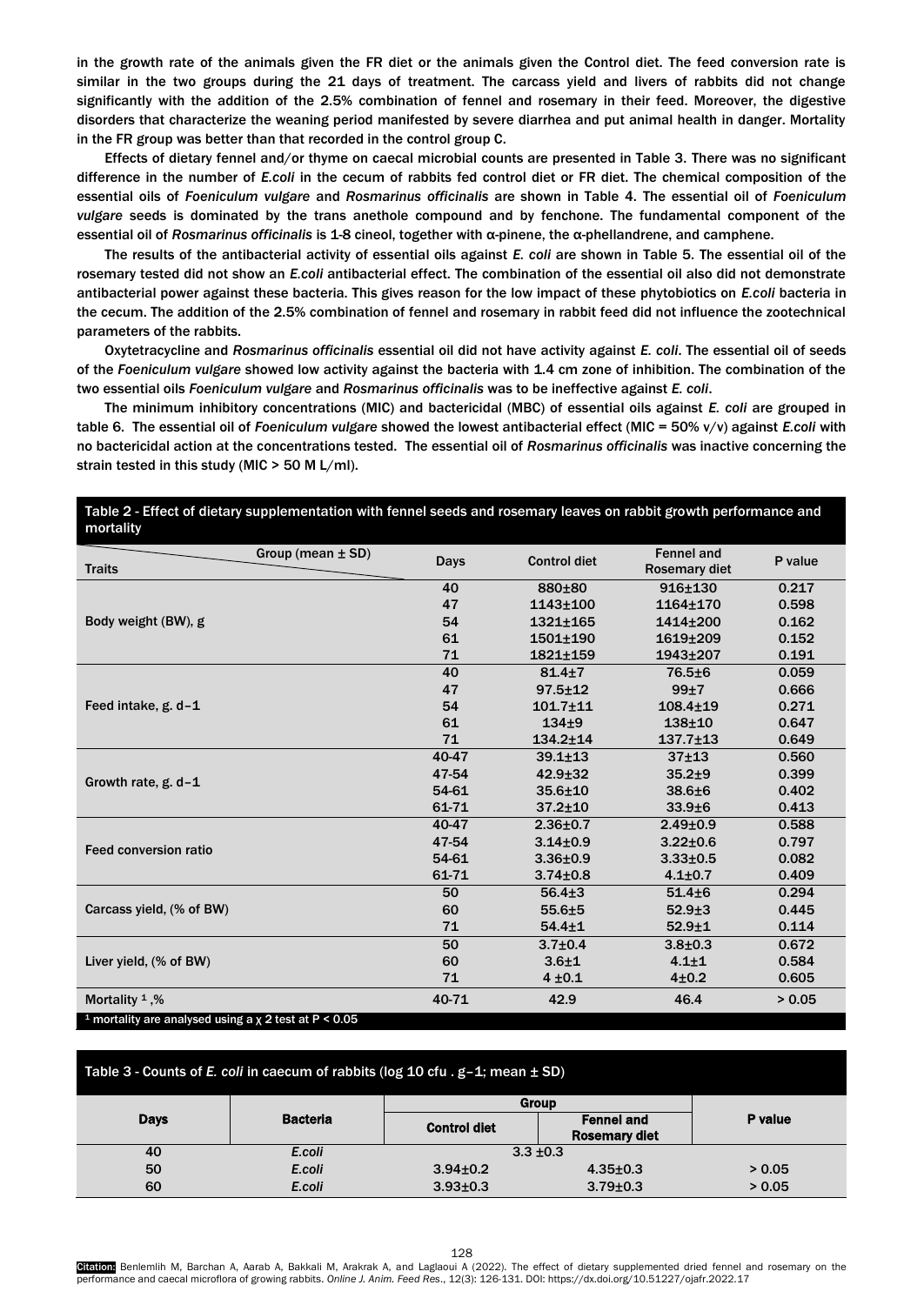| Table 4 - Chemical composition of essential oil |                                |                                    |                                         |
|-------------------------------------------------|--------------------------------|------------------------------------|-----------------------------------------|
| <b>Component</b>                                | <b>Retention time</b><br>(min) | <b>Foeniculum vulgare</b><br>seeds | <b>Rosmarinus</b><br><b>officinalis</b> |
| <b>Myrcene</b>                                  | 6.55                           |                                    |                                         |
| Para cymene                                     | 7.19                           |                                    |                                         |
| cis-Ocimene                                     | 7.73                           | 0.41                               |                                         |
| $\alpha$ -Pinene                                | 7.75                           |                                    |                                         |
| y terpinne                                      | 7.79                           |                                    |                                         |
| $\alpha$ -Pinene                                | 8.28                           |                                    | 18.94                                   |
| Linalol                                         | 8.51                           |                                    |                                         |
| Camphene                                        | 8.74                           |                                    | 5.38                                    |
| $\alpha$ -Phellandrene                          | 9.70                           |                                    | 5.46                                    |
| Terpinène -4-ol                                 | 9.79                           |                                    |                                         |
| $\alpha$ -Pinene                                | 11.01                          | 2.22                               |                                         |
| dl-Limonene                                     | 11.01                          |                                    |                                         |
| <b>Thymol</b>                                   | 11.38                          |                                    |                                         |
| Carvacrol                                       | 11.55                          |                                    |                                         |
| 1-8 cineol                                      | 11.68                          |                                    | 51.62                                   |
| Fenchone                                        | 12.99                          | 6.14                               |                                         |
| Fenchone                                        | 13.00                          |                                    |                                         |
| <b>B-Caryophyllene</b>                          | 13.08                          |                                    |                                         |
| $\alpha$ -Campholene aldehyde                   | 15.63                          |                                    | 10.65                                   |
| <b>Borneol</b>                                  | 16.47                          |                                    | 2.59                                    |
| Isopulegyl acetate                              | 17.81                          |                                    |                                         |
| α-Fenchyl acetate                               | 18.23                          |                                    |                                         |
| <b>Trans Anethole</b>                           | 20.07                          | 91.12                              |                                         |
| <b>Trans Anethole</b>                           | 20.10                          |                                    |                                         |

| Table 5 - Diameter of inhibition zones of essential oil against <i>E.coli</i> (cm) |                   |                   |                      |                        |  |
|------------------------------------------------------------------------------------|-------------------|-------------------|----------------------|------------------------|--|
| <b>Bacterial strain</b>                                                            | <b>Antibiotic</b> |                   | <b>Essential oil</b> |                        |  |
|                                                                                    | Oxytetracycline   | <b>Foeniculum</b> | <b>Rosmarinus</b>    | Foeniculum vulgare     |  |
|                                                                                    |                   | vulgare           | officinalis          | +Rosmarinus officinali |  |
| E.coli                                                                             | $0.6 + 0$         | $1.4 + 0.6$       | $0.6 + 0$            | $0.9 + 0.5$            |  |
|                                                                                    |                   |                   |                      |                        |  |

| Table 6 - Minimum inhibitory concentration, minimum bactericidal concentration en µl/ml. |            |                      |                        |                        |  |
|------------------------------------------------------------------------------------------|------------|----------------------|------------------------|------------------------|--|
| <b>Bacterial strain</b>                                                                  |            | <b>Essential oil</b> |                        |                        |  |
|                                                                                          |            | Foeniculum vulgare   | Rosmarinus officinalis | Foeniculum vulgare +   |  |
|                                                                                          |            |                      |                        | Rosmarinus officinalis |  |
| E.coli                                                                                   | <b>CMI</b> | 50                   | >50                    | >50                    |  |
|                                                                                          | <b>CMB</b> | >50                  | >50                    | >50                    |  |

# **DISCUSSION**

The efficacy of combination of fennel and rosemary in rabbit feed was not showed in this work. Several studies have demonstrated positive effects of phytobiotics as feed additives in the diet of animal[s. Omer et al. \(2013\)](#page-5-0) found that adding 0.5% fennel seed with 0.5% oregano leaves as feed additives improved performance parameters of rabbits. [Ghazalah and Ali \(2008](#page-5-0)) results confirm the significant improvement in weight as well as in daily weight gain in chicks fed a feed supplemented with 0.5% leaves of *Rosmarinus officinalis*. They noticed that with this dose the zootechnical parameters are better than higher doses (1.2%). Likewise, the stu[dy by Al kassi, \(2008\) s](#page-5-0)howed this positive effect of daily weight gain but with the use of 1% of *Rosmarinus officinalis* in chicken feed. [Abdullah et al. \(2009\)](#page-5-0) also observed that supplementation of broiler diets with 1, 2 and 3 g/Kg of fennel seeds improved weight gain[. Cesari et al. \(2008\) fo](#page-5-0)und a significant improvement in rabbit weight, daily weight gain, and conversion index and the use of the combination of organic acids and essential oils from rosemary, thyme, and cinnamon. [Mathlouthi et al. \(2012\)](#page-5-0) noticed these positive effects with the addition of 50 mg/Kg in chicken feed. However[, Erdelyi et al. \(2008\) di](#page-5-0)d not find a positive or a significant impact on these zootechnical parameters of rabbits within the use of essential oils from rosemary and garlic. The mortality performance results were close to the results obtained b[y Erdelyi et al.](#page-5-0) (2008) as 48% that incorporated 0.15% of the essential oil of *Rosmarinus officinalis* in the diet of rabbits. However, [Benlemlih et al. \(2020\)](#page-5-0) demonstrated that fennel dietary supplements (5%) on the feeding of rabbits decreases mortality. According to [Cesari et al. \(2008\)'s s](#page-5-0)tudy, the mortality showed to be reduced to 42% compared to the control group within the use of a combination of organic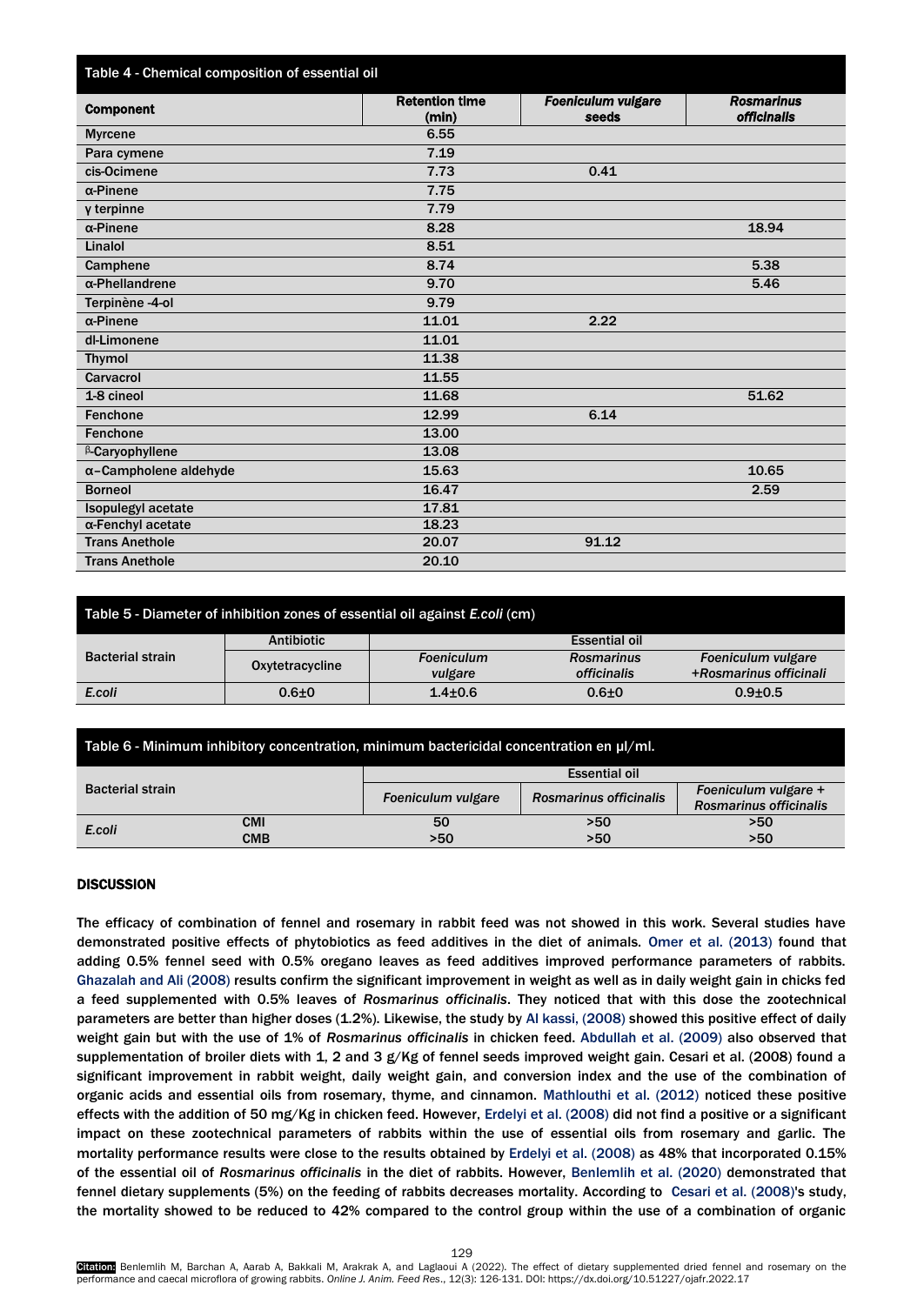<span id="page-4-0"></span>acids and rosemary's essential oil, thyme, and cinnamon. [Fotea et al. \(2009\) n](#page-5-0)oticed that the mortality of chickens decreased with the 0.5% dose, better than with 1 and 1.5% rosemary added to their feed. The lower dosage used in this experiment with the low antibacterial activity of the combination of the essential oil of *Rosmarinus officinalis* and *Foeniculum vulgare*, did not prevent the breeding of the high mortality rate. Moreover, the essential oil combination also did not demonstrate antibacterial power against *E.coli*. which gives reason for the low impact of these phytobiotics on this bacterium in the cecum. However, reduced counts of *E. coli* was showed by Benlemlih [et al. \(2014\)](#page-5-0) during the application of dried fennel and thyme to rabbit.

Following our results, the essential oil yield of the *Foeniculum vulgare* (2.11 %) and *Rosmarinu*s *officinalis* (0,49%) was similar to values published by [Stefanini et al. \(2006\)](#page-5-0) for the Brazilian fennel (2.7%) and by [Moujahed et al. \(2011\)](#page-5-0) for the Tunisian rosemary (0.43%). This study showed that the essential oils of *Foeniculum vulgare* are distinguished by a large percentage of the phenol phenylpropanoids. The essential oil of *Rosmarinus officinalis* consists of terpenes and oxygen-containing terpenes. The low antibacterial activity recorded by essential oils of seeds and leaves of *Foeniculum vulgare* has already been demonstrated by the study o[f Grigore et al. \(2012\).](#page-5-0) The essential oil of *Rosmarinus officinalis* was ineffective against our isolated bacterium despite its capacity in oxygenated monoterpenes (51%). [Ait-Ouazzou et al.](#page-5-0)  (2012) studied the antimicrobial effect of 11 major constituents of essential oils and found that the 1.8 cineole had moderated activity compared with other oxygenated monoterpèniques compounds such as carvacrol, thymol, and, linalool.

The yield of rosemary essential oil is very low. In our phytobiotic the small content of essential oil contained only (0.038%) within the addition to its low antibacterial activity which may explain its negativity on mortality and its power on growth and other parameters.

# **CONCLUSION**

The addition of the 2.5% combination of fennel and rosemary in rabbit feed did not influence the zootechnical parameters of the rabbits. The presence of Trans anethole in fennel essential oil involves in reduction of the number of *E. coli* suggested that other doses of fennel as feed additives should be studied.

## DECLARATIONS

#### Corresponding author

E-mail : [benlemlihmajda@yahoo.fr](mailto:benlemlihmajda@yahoo.fr)

#### Acknowledgments

The authors would like to thank National Center for Scientific and Technical Research for the research grant. The authors would like to thank the members of the rabbit company Lapinord for co-operation in this experiment and we gratefully thank the reviewers for their comments on this manuscript.

## Authors' contribution

All authors contributed to research conduction, analyzing and writing equally.

#### Conflict of interests

The authors declare that there is no conflict of interests in this work.

#### REFERENCES

- Abdullah AM, and Abbas RJ (2009). The Effect of using fennel seeds (*Foeniculum vulgare* L.) on productive performance of broiler chickens. International Journal of Poultry Science, 8(10):642-644. DOI: https://dx.doi.org/10.3923/ijp
- Alagawany M, Elnesr SS, Farag MR, Abd El-Hack ME, Barkat RA, Gabr AA, et al. (2021). Potential role of important nutraceuticals in poultry<br>performance and health-A comprehensive review. Research in Veterinary Science, 137: performance and health-A comprehensive review. Research in Veterinary Science, 137:9-29. DOI: <https://doi.org/10.1016/j.rvsc.2021.04.009>
- Aljumaah MR, Suliman GM, Abdullatif AA, Abudabos AM (2020). Effects of phytobiotic feed additives on growth traits, blood biochemistry, and meat characteristics of broiler chickens exposed to Salmonella typhimurium. Poultry Science, 99(11):5744-51. DOI: <https://doi.org/10.1016/j.psj.2020.07.033>
- Al-Snafi AE (2018). The chemical constituents and pharmacological effects of *Foeniculum vulgare* a review. IOSR Journal of Pharmacy, 8(5): 81-96. Available at: www[. http://www.iosrphr.org](http://www.iosrphr.org/)
- Ait-Ouazzou A, Espina L, Cherrat L, Hassani M, Laglaoui A, Conchello P, and Pagán R (2012). Synergistic combination of essential oils from Morocco and physical treatments for microbial inactivation. Innovative Food Science and Emerging Technologies. 16: 283-290. DOI: <http://dx.doi.org/10.1016%2Fj.ifset.2012.07.002>
- Ambar K, Eid Y, Azoz A, Elgebaly MM (2018). Effect of stocking density and dietary phytobiotics on growth performance in rabbit during summer season. Journal of Sustainable Agricultural Sciences, 44(1):13-20. DOI[: https://dx.doi.org/10.21608/jsas.2018.2449.1049](https://dx.doi.org/10.21608/jsas.2018.2449.1049)
- Badgujar SB, Patel VV and Bandivdekar AH (2014). *Foeniculum vulgare* Mill: A Review of its botany, phytochemistry, pharmacology, contemporary application, and toxicology. BioMed Research International, Article ID 842674. DOI: <http://doi.org/10.1155/2014/842674>